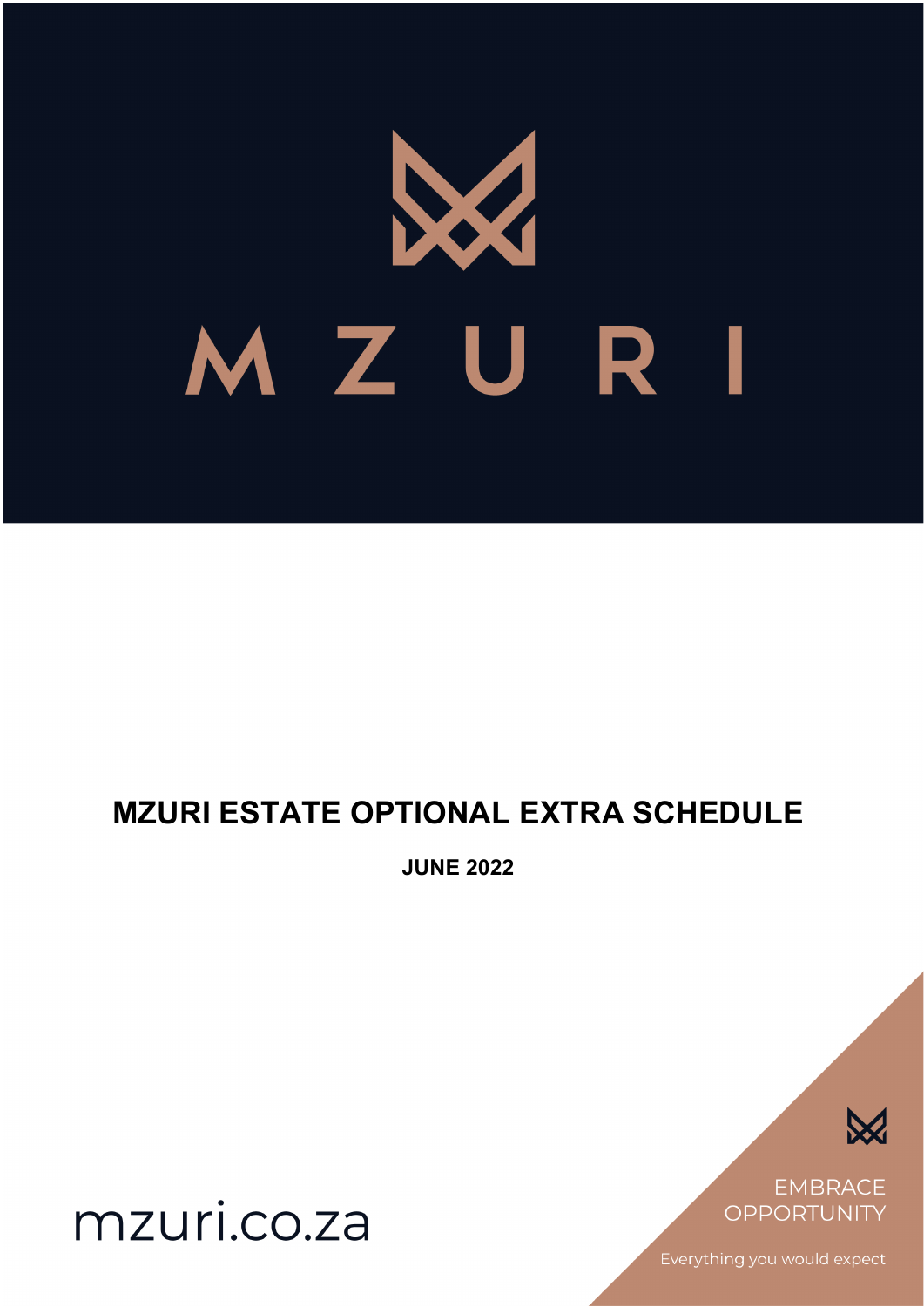the Seller **LAZERCOR DEVELOPMENTS PROPRIETARY LIMITED** prepare a quote for the following optional extras in respect of my / our purchase of:

ERF/ Unit: \_\_\_\_\_\_\_\_\_\_\_\_\_\_\_\_\_\_\_\_\_\_\_\_\_\_\_\_\_\_\_\_\_\_\_\_\_\_\_\_\_\_\_\_\_\_\_\_\_\_\_\_\_\_\_\_\_\_\_\_\_\_

## **Please Tick Option:**

| Air-Conditioning:                                    | Lounge                                   | Main<br>Bedroom | Bedroom 1 | Bedroom 2 |  |
|------------------------------------------------------|------------------------------------------|-----------------|-----------|-----------|--|
| Ceiling Fans:                                        | Lounge                                   | Main<br>Bedroom | Bedroom 1 | Bedroom 2 |  |
|                                                      | Combustion Fireplace (Where Applicable): |                 |           |           |  |
| Ventless Gas Fireplace (Where Applicable):           |                                          |                 |           |           |  |
| American Shutters to Windows and Doors:              |                                          |                 |           |           |  |
| Stainless Steel Built-in Braai with Chimney          |                                          |                 |           |           |  |
| Roller blinds:                                       |                                          |                 |           |           |  |
| <b>Fully Furnished House</b>                         |                                          |                 |           |           |  |
| <b>Battery Backup System</b>                         |                                          |                 |           |           |  |
| Swimming Pool (Where Applicable)                     |                                          |                 |           |           |  |
| Paving to Pool Terrace (Where Applicable):           |                                          |                 |           |           |  |
| Irrigation system (Where Applicable):                |                                          |                 |           |           |  |
| Heated towel rails:                                  |                                          | Main Bathroom   | En-suite: |           |  |
| <b>Carports for Terrace Homes</b>                    |                                          |                 |           |           |  |
| <b>Bosch Appliances (or Similar approved)</b>        |                                          |                 |           |           |  |
| Freestanding Fridge-freezer Inox-look (180,5 x 55cm) |                                          |                 |           |           |  |
| Front loader Washing Machine 9 kg                    |                                          |                 |           |           |  |
| Condenser Tumble Dryer 9kg Silver-Inox               |                                          |                 |           |           |  |
|                                                      |                                          |                 |           |           |  |

- Design Line Kettle 1.7 L Stainless Steel
- Design Line Compact Toaster Stainless Steel